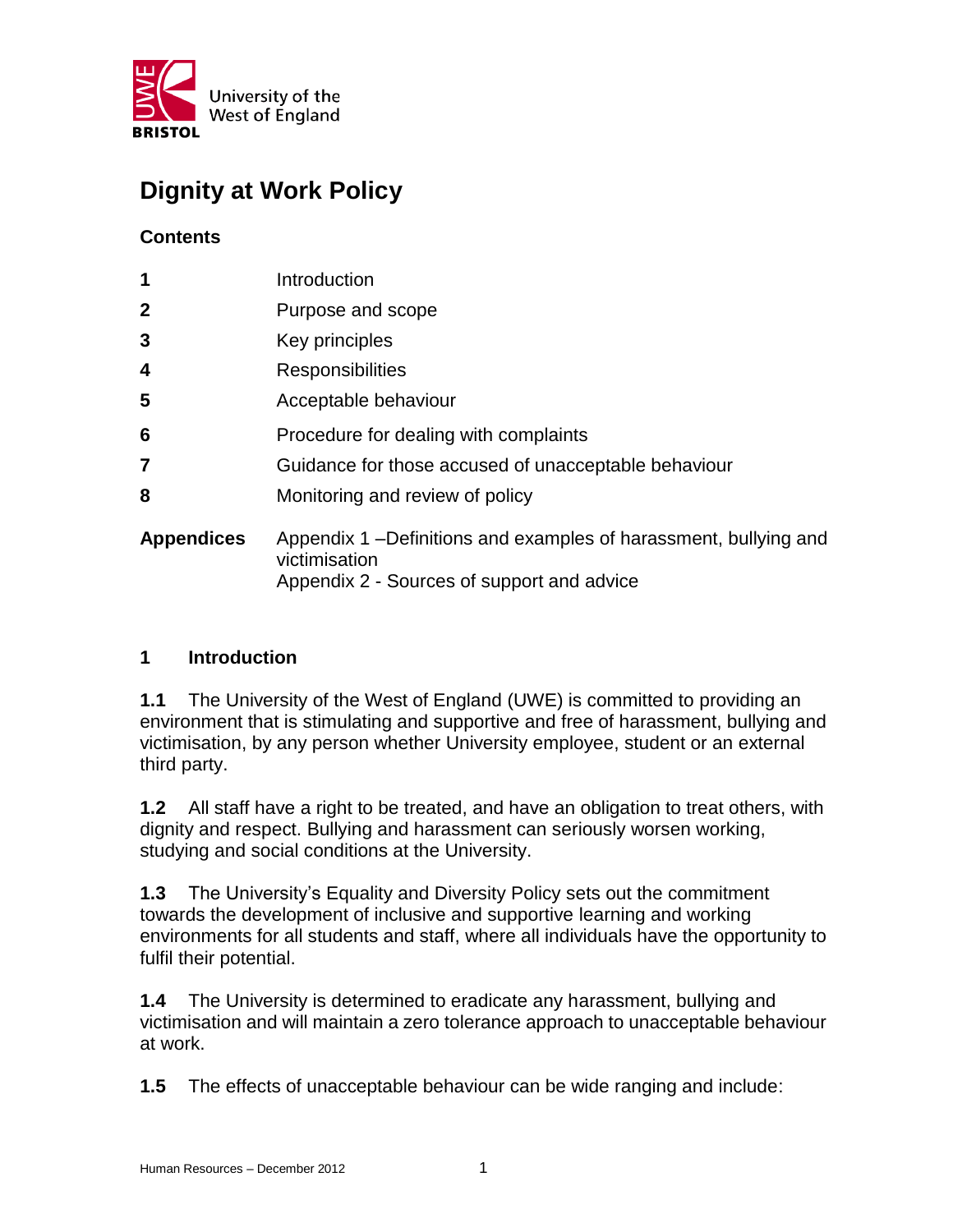- Damage to morale
- Poor performance/reduced efficiency
- Increased absence and ill health (particularly stress related)
- Poor customer service
- Increased staff turnover
- Possibility of legal action being taken

**1.6** The policy is designed to ensure that staff are confident, if they bring a complaint in good faith, that the matter will be dealt with according to the procedure and that they will not be subsequently victimised or disadvantaged in any way.

**1.7** The University recognises that informal channels can be a preferred means of preventing or stopping harassment, bullying or victimisation. Any reported incidents will be regarded seriously and dealt with appropriately by the University.

**1.8** Appendix 1 contains definitions and examples of harassment, bullying and victimisation.

### **2 Purpose and scope**

**2.1** The purpose of this policy is to define acceptable behaviours for staff, outline the legal position and identify the responsibilities of managers and members of staff. The policy also outlines the procedure for action when behaviour falls short of the standards of acceptable behaviour.

**2.2** This policy follows the ACAS (Advisory, Conciliation and Arbitration Service) guidance on bullying and harassment at work and references the Equality Act 2010. It has been agreed with the staff trades unions (University and College Union, Unison and Unite).

**2.3** The policy applies to all members of staff and the University recognises that the person responsible for unacceptable behaviour may be a manager, co-worker, team member or subordinate.

**2.4** Unacceptable behaviour by students is dealt with under the Policy for Bullying and Harassment of or by students.

**2.5** The policy does not cover staff grievances. Grievances, which arise directly out of an employee's employment or working practices of the University e.g. organisational change, new working practices, should be dealt with under the University's Grievance Procedure.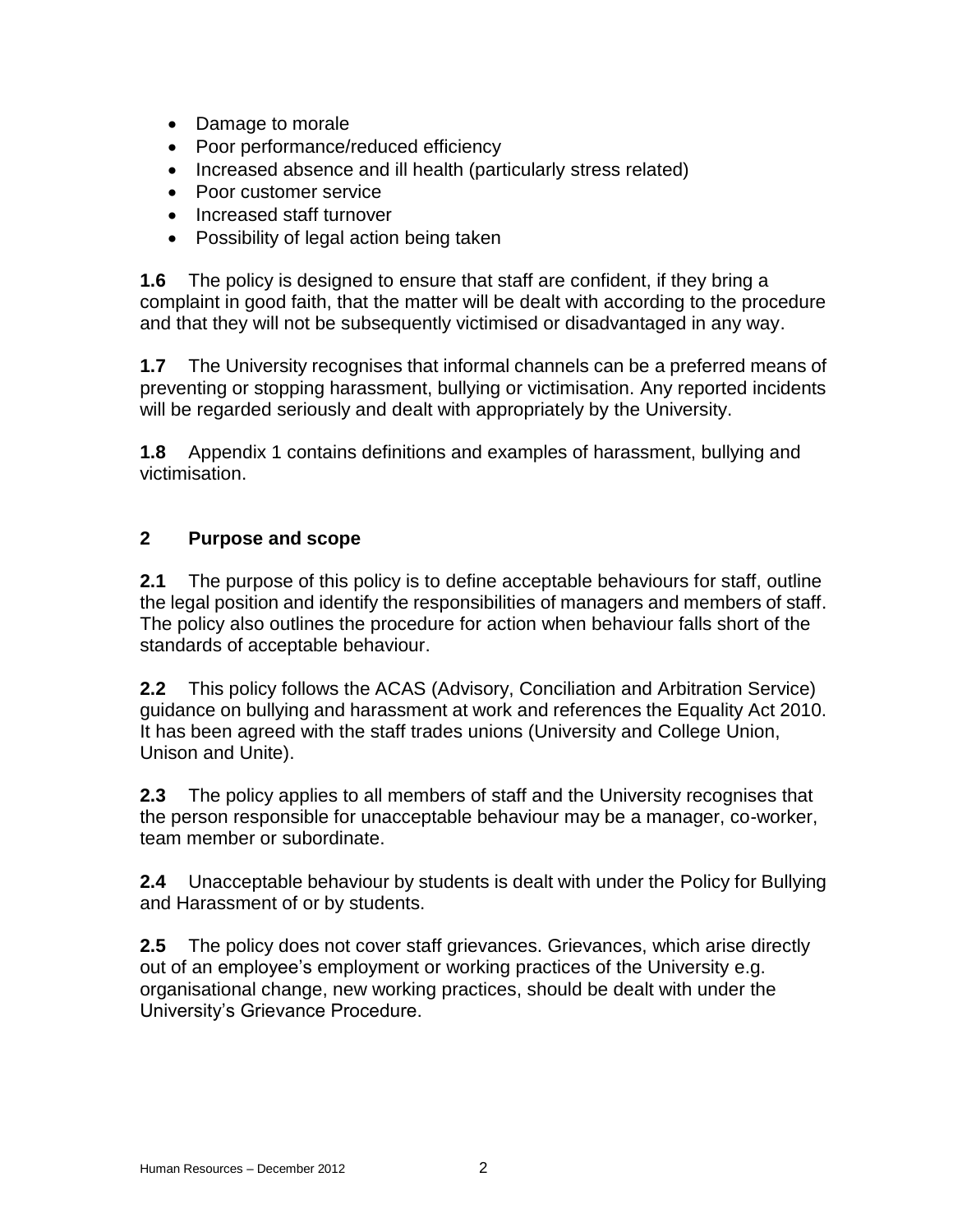# **3 Key principles**

**3.1 Timeliness** - Every reasonable effort will be made to deal with complaints in a timely manner, balancing the need to resolve issues quickly with the need to ensure that they dealt with appropriately. It is recognised that delay results in stress for all parties involved and should be avoided.

**3.2 Confidentiality** – All information concerning complaints must be treated in the strictest confidence in order to protect those involved. Matters will be dealt with confidentially and sensitively by all parties involved.

**3.3 Awareness** – Managers and staff will be made aware of the acceptable standards of behaviour and the policy via University communications. All newly appointed staff will be advised about the policy as part of their induction.

**3.4 Support** – Appendix 2 details those people who can be contacted by members of staff for confidential support and/or advice at any time on how to deal with situations.

**3.5 Equality and diversity** – At all stages proper consideration should be given to the equality and diversity implications and needs of the individuals involved to ensure that matters are dealt with in a fair and equitable way. Information about the sources of support and advice available will be provided to all parties involved in any complaint.

# **4 Responsibilities**

**4.1 Staff** – Staff have a responsibility to treat all colleagues with dignity and respect and take appropriate measures to ensure that bullying, harassment or victimisation does not occur.

**4.2** Staff have a responsibility to report any witnessed or suspected incidents of harassment, bullying or victimisation immediately to their line manager or contact one of the people listed in appendix 2 for support and/or advice.

**4.3 Managers** – Managers should maintain appropriate levels of communication with and supervision to staff; providing information and acknowledging achievement. Managers should hold regular 1 to 1 meetings, team meetings and performance development reviews (PDRs).

**4.4** Managers should themselves demonstrate a high standard of behaviour and demonstrate to staff what behaviour is acceptable and expected at work.

**4.5** Managers should help create a working environment in which staff feel able to challenge inappropriate behaviour.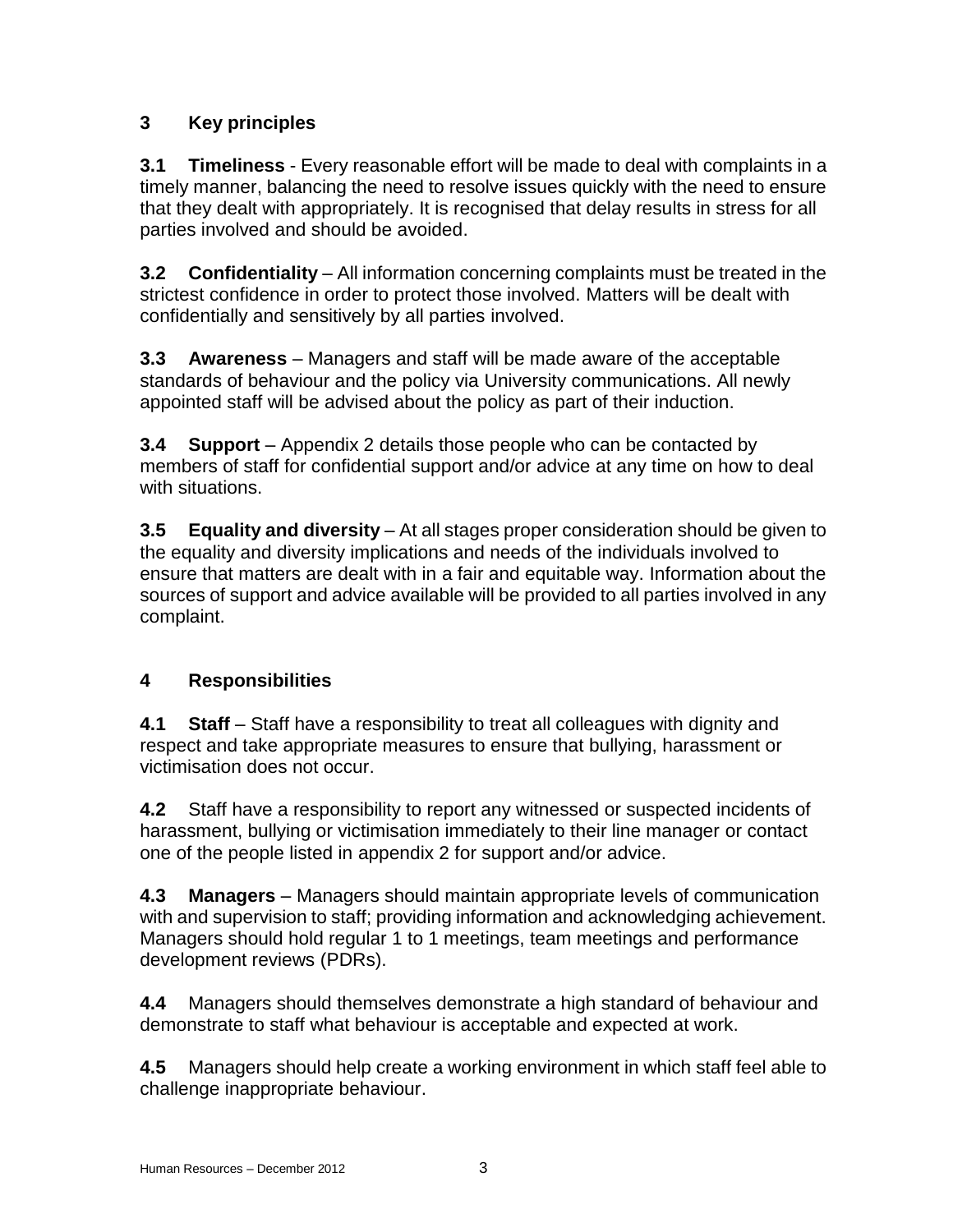**4.6** Managers have a responsibility to treat their staff fairly with consideration for their dignity.

**4.7** Appropriate action should be taken by managers to stop unacceptable behaviour if it occurs and ensure all incidents are dealt with seriously, promptly and fairly. Managers should keep notes of actions taken and follow up with employees to ensure the situation has improved.

# **5 Acceptable behaviour**

- **5.1** All staff members within the University are expected to:
- **treat all others with dignity and respect**
- **EXECONDUCT CONDUCT CONDUCT EXECUTE:**
- not behave in a manner that could be offensive to others
- **EXED:** be pro-active in developing and maintaining effective working relationships
- **take appropriate action where there are difficulties in working relationships**

**5.2** Behaviour that is offensive to one individual may not be to another, but most of the time people are able to judge correctly how they should behave. Differences of opinion are to be respected, although there are occasions when behaviour can become undermining and destructive. On these occasions staff should be entitled to point this out without becoming subjected to a violation of their dignity.

**5.3** Unacceptable behaviour may constitute a pattern of repeated behaviours in which individual incidents are borderline, but which taken together, breach the bounds of acceptability. The behaviour does not need to be ongoing; a single event of unreasonable behavior is enough for the employee to make a complaint.

**5.4** There are some types of behaviour that would always be considered to fall below the threshold of acceptability. These include assault, discrimination, harassment, bullying or victimisation.

**5.5** Unacceptable behaviour should not be confused with normal management authority carried out in a reasonable manner, including legitimate, constructive and fair criticism of staff performance or conduct.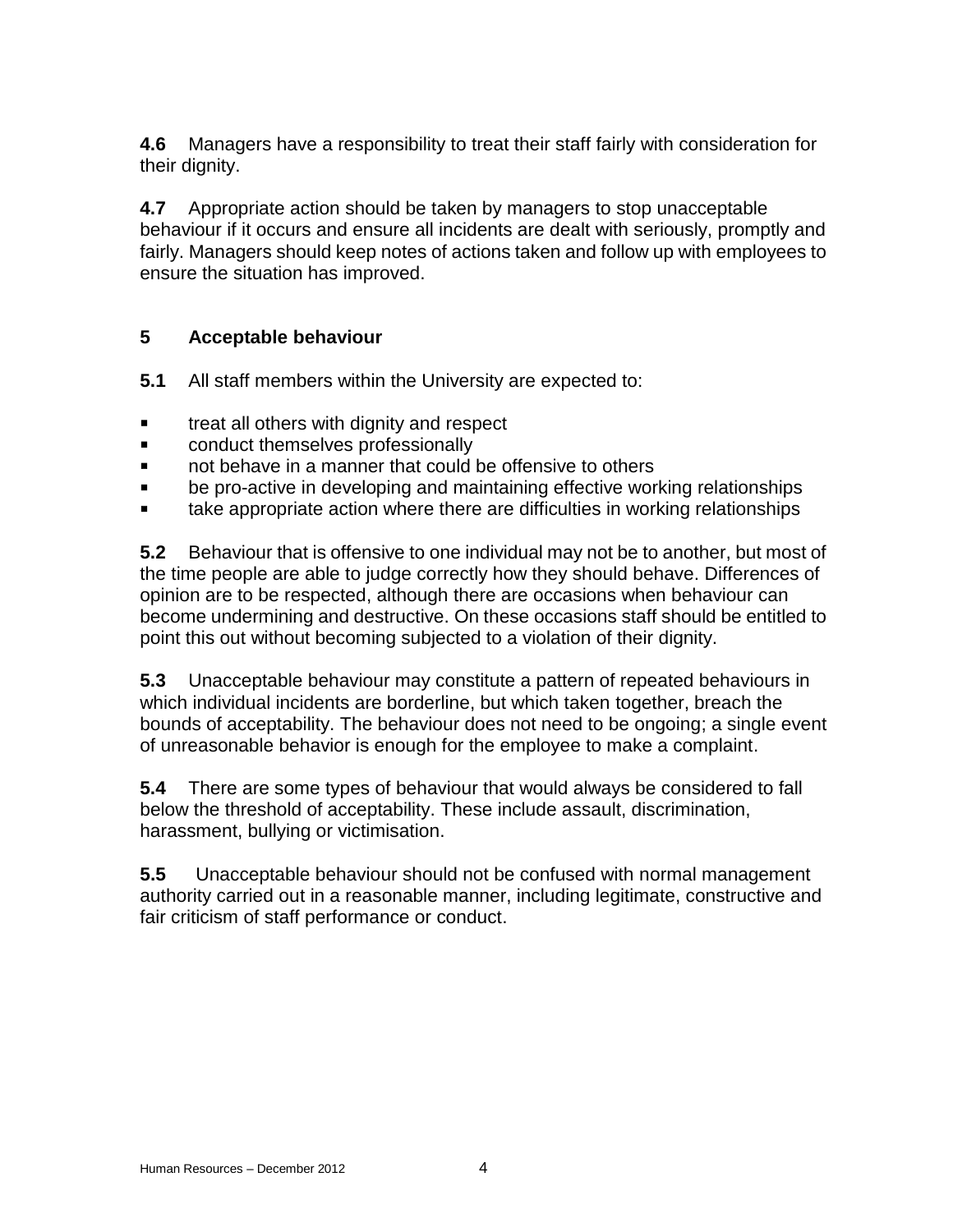# **6 Procedure for dealing with complaints**

**6.1** Every effort should be made to use informal means to stop the perceived offensive behaviour. Many people are unaware that their behaviour is unacceptable and if this is clearly pointed out to them, the problem can often be resolved. It is important to raise issues as soon as possible after the event so that the details are still fresh in people's minds.

**6.2** The complainant could approach the person(s) directly and make it clear which aspect of their behaviour is considered unacceptable, explain the effect this is having on them and ask them to stop. The complainant may determine how to approach the person e.g. by asking for a confidential meeting.

**6.3** If the complainant finds it difficult to approach the person(s) they could contact the following people in confidence for support and/or advice on how to deal with the situation. Further details can be found in Appendix 2.

- o Line manager
- o Dignity at Work Adviser
- o Human Resources
- o Trades union representative
- o Right Management Adviser (via the Right Management Employee Assistance Programme)
- o A member of Equality and Diversity team
- o Staff networks Lesbian, Gay, Bisexual and Transgender (LGBT) network, Black and Minority Ethnic (BME) forum, [Women's forum,](http://imp.uwe.ac.uk/imp_public/displayentry.asp?URN=6000&rp=listEntry.asp&pid=9) [Christian network](http://imp.uwe.ac.uk/imp_public/displayentry.asp?URN=6083&rp=listEntry.asp&pid=9)

**6.4** Where the complainant is unable or does not wish to approach the person(s) directly they should discuss the matter with their immediate line manager. It may be useful for the complainant to capture the nature of their complaint in writing e.g. the name of the member of staff against whom the complaint is being made, the nature of the unacceptable behaviour complained about, dates and times when the offences occurred, examples of specific incidents any supporting evidence (e.g. emails), names of any witnesses to the incident(s).

**6.5** If the line manager is the subject of the complaint, the complainant should report to the next line manager or Human Resources, who will consider the most appropriate resolution.

**6.6** The line manager will assess the situation and advise on the most appropriate intervention to resolve the matter. This may include:

- $\circ$  The line manager assisting the complainant to raise the issue with the person concerned.
- $\circ$  The line manager meeting confidentially with both parties, either separately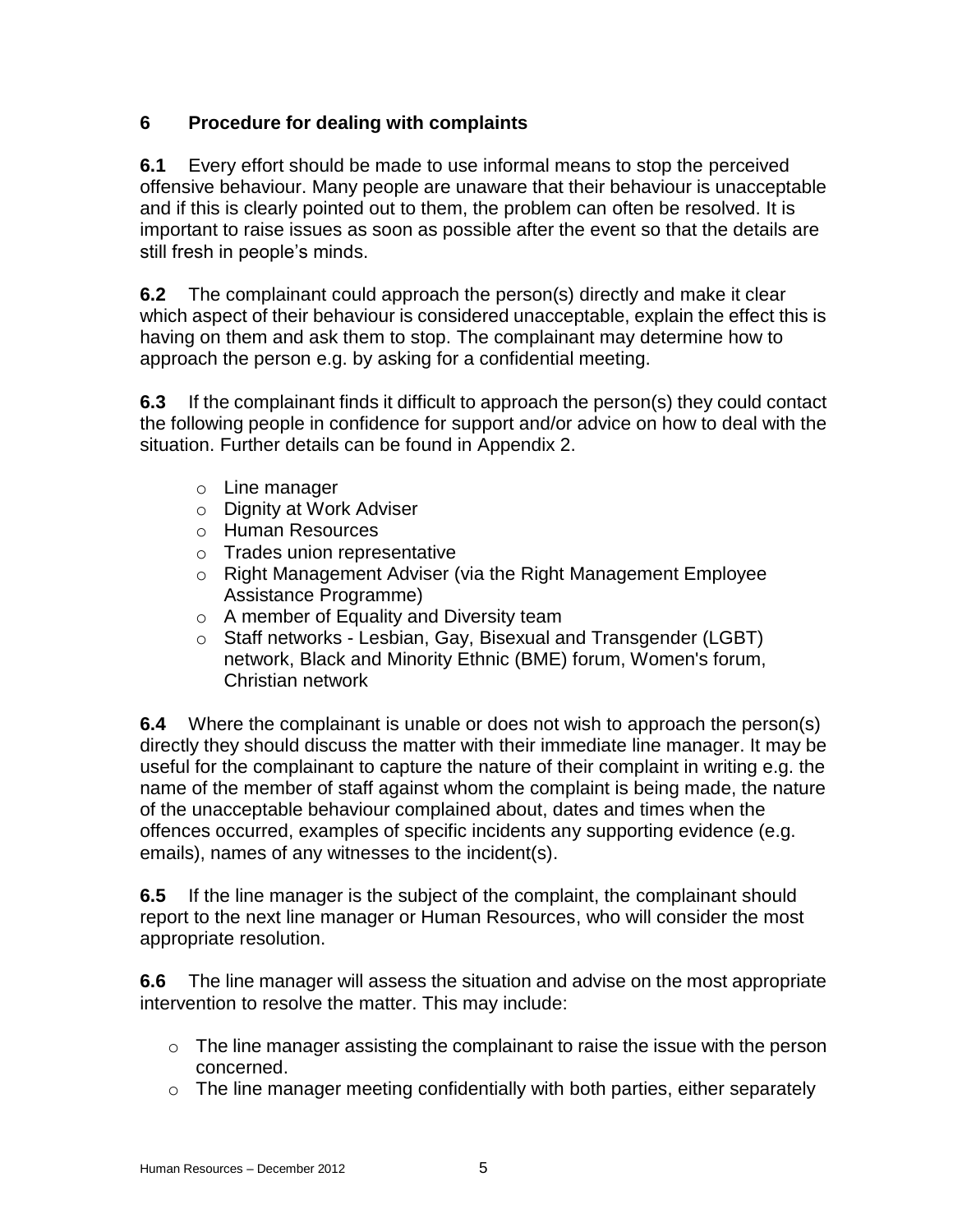or together so that there is an understanding of the behaviour, its effect and an agreed outcome on what changes in behaviour are necessary.

- $\circ$  Using a source of support and advice (appendix 2)
- $\circ$  The use of an independent mediator mediation is a voluntary process where the mediator helps two or more people in dispute to find an agreeable solution to an issue. Advice should be sought from Human Resources.
- o Provision of training, coaching, mentoring or counselling for relevant staff determined by the line manager. Anonymity will be provided to the member of staff who raised the complaint.
- o Undertaking a work-related stress risk assessment further details can be found on the Health and Safety Stress at Work webpage.

This is not an exhaustive list and other options may be possible.

**6.7** Line managers should keep a note of any discussions relating to the complaint and document interventions agreed. Line managers should monitor the situation and follow up with the complainant to ensure that there is no repetition of the problem.

**6.8** The line manager may conclude that a disciplinary offence has occurred and the University's Procedure for dealing with matters of Conduct should be invoked. The line manager should contact Human Resources for advice.

**6.9** If the complainant feels that their complaint has not been dealt with appropriately they may choose to raise a formal grievance under Stage 2 of the Grievance Procedure to resolve their complaint.

# **7 Guidance for those accused of unacceptable behaviour**

**7.1** The University recognises that it can be distressing for a member of staff to have a complaint made against them, particularly where they have acted appropriately (e.g. a manager managing the performance or conduct of a member of staff). Staff may contact one of the people listed in appendix 2 for support and/or advice if they have a complaint made against them.

# **8 Monitoring and review of policy**

**8.1** Confidential monitoring of the use of the Dignity at Work Advisers will be undertaken annually. Results of the staff survey question relating to whether staff feel able to report bullying and harassment will be monitored in future surveys.

**8.2** Review of the Dignity at Work Policy will be undertaken by the Human Resources department.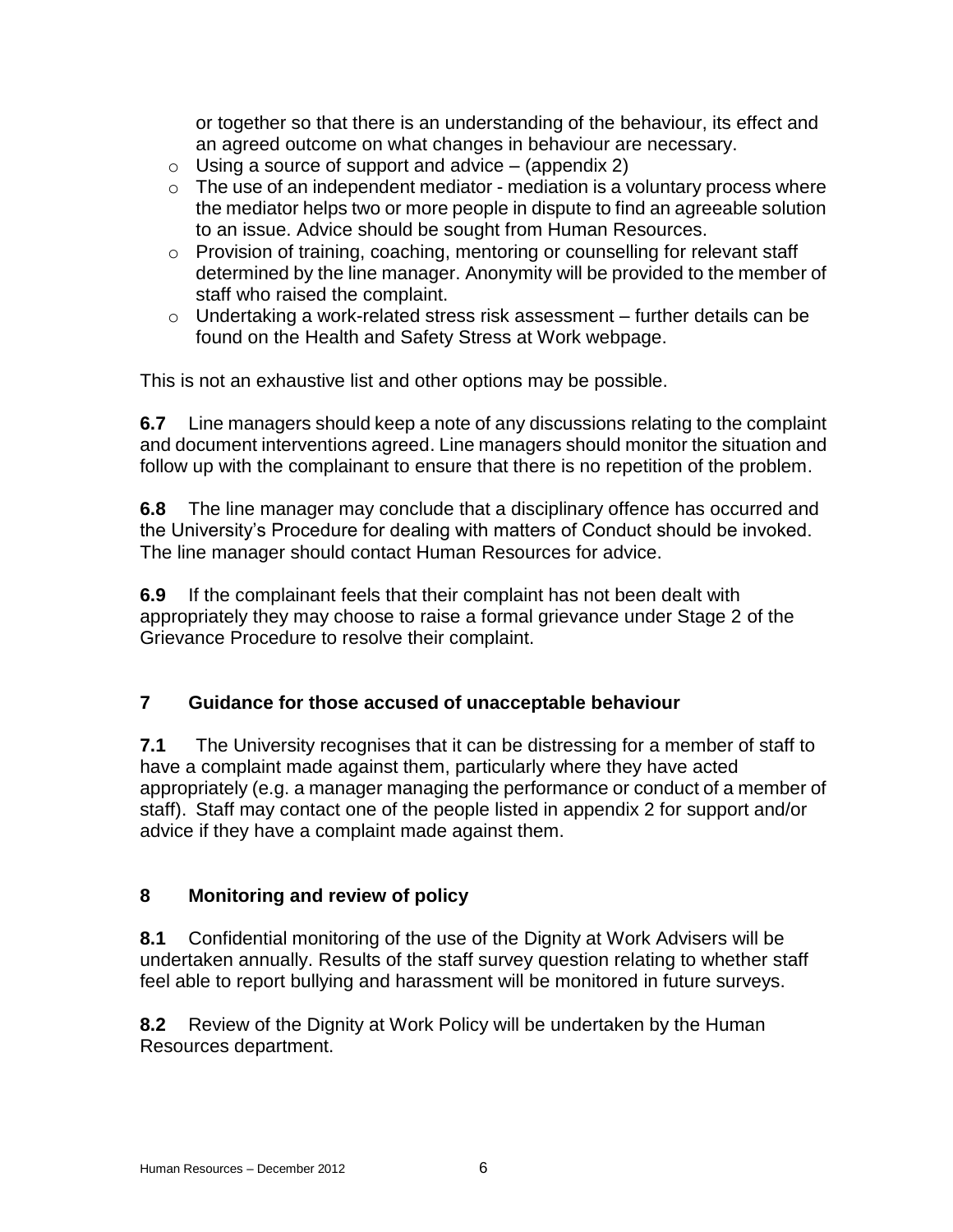Appendix 1 Definitions and examples of harassment, bullying and victimisation

### **Harassment**

The Equality Act 2010 harmonised and replaced previous legislation (such as the Race Relations Act 1976 and the Disability Discrimination Act 1995). The Act defines harassment as: unwanted conduct related to a relevant protected characteristic, which has the purpose or effect of violating an individual's dignity or creating an intimidating, hostile, degrading, humiliating or offensive environment for that individual. Protected characteristics are: age, disability, gender reassignment, marriage and civil partnership, pregnancy and maternity, race, religion or belief, sex and sexual orientation.

Harassment applies to all protected characteristics, except pregnancy and maternity, where any unfavourable treatment may be considered discrimination. Marriage and civil partnership are also not covered.

Examples of behaviour which is likely to constitute harassment are:

- o verbal abuse including verbal threats, derogatory name calling, insults, ridicule or belittling of another person
- o physical assault or threat of violence
- o intrusive behaviour invasion of personal space, pestering, spying or stalking
- o persistent, unwelcome contact including text messages, emails, phone calls, gifts
- $\circ$  exclusion from normal conversation in the work environment or from social events
- o deliberately undermining someone by spreading malicious lies, making insulting comments or bringing a vindictive allegation of unacceptable behaviour
- o display or circulation of abusive or offensive materials on paper or electronically
- o sending offensive text messages
- $\circ$  using humour to put another person or group of people down e.g. telling jokes that are sexist, racist or about an individual's sexual orientation

The complainant need not possess the relevant protected characteristic themselves.

Harassment can be carried out face to face, in writing (including emails and social media) via telephone or visual images. The unreasonable behavior can occur away from the workplace, for example social events, Christmas parties.

Harassment can be because of perception or association and examples of harassment are provided below.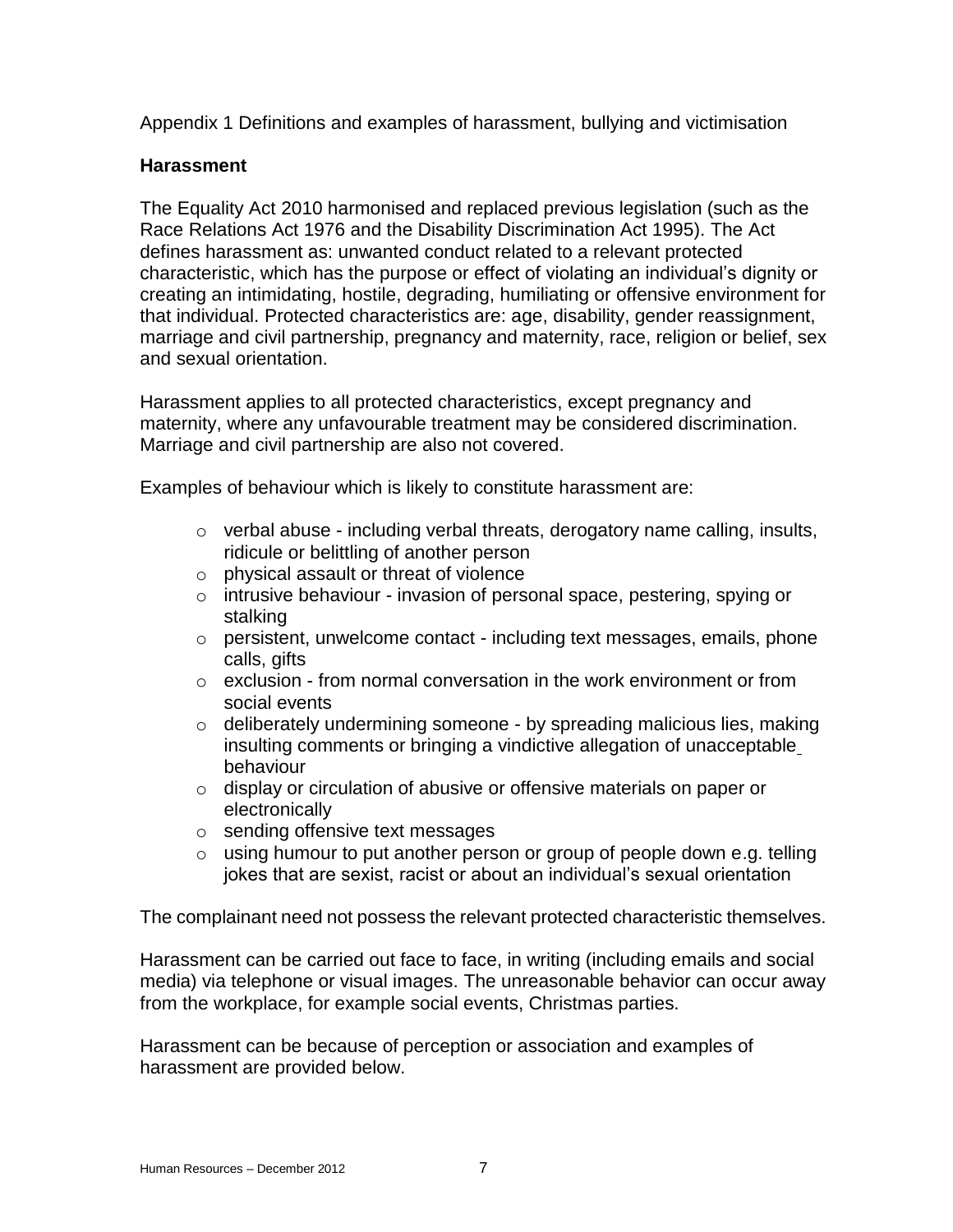#### **Example of harassment**

Jean works in an open plan office and the majority of her colleagues are younger than her. Her colleagues tell jokes and recently one referred to 'older women'. Although the joke was not directly related to her and she was not involved in the conversation, Jean took offence to the joke and complained of harassment to her line manager.

#### **Example of harassment**

Beverly's colleagues were viewing pornography on their workplace computers. Beverly did not view the computer screen, but overheard comments that she felt were unacceptable in relation to the images. This scenario amounts to harassment even though the pornography was not visible to Beverly. Beverly raised the issue with her line manager.

#### **Example of harassment by association**

John is disabled and is claiming harassment against his line manager after he frequently teased and humiliated him about his disability. Dave shares an office with John and he too is claiming harassment, even though he is not disabled, as the manager's behaviour has also created an offensive environment for him.

#### **Example of harassment by perception of sexual orientation**

Simon is continually being called a gay and other related names by a group of employees at his work. Derogatory homophobic comments have been posted on the staff notice board about him by people from this group. Simon was recently physically pushed to the floor by one member of the group but is too scared to take action. Simon is not gay but heterosexual; furthermore the group know he isn't gay.

#### **Bullying**

Bullying is a form of harassment but does not need to be related to any protected characteristic. As with other forms of harassment there is no requirement to demonstrate intent to bully. The ACAS definition of bullying is: offensive, intimidating, malicious or insulting behaviour, an abuse or misuse of power through means that undermine, humiliate, denigrate or injure the recipient.

Examples of behaviour which is likely to constitute bullying are:

- o psychological intimidation, humiliation, excessive and/or unreasonable criticism or fault finding of any colleague or peer
- o asserting a position of superiority in an aggressive, abusive or offensive manner, including via electronic media
- o preventing an individual progressing by intentionally blocking promotion or training opportunities
- o preventing access to resources
- o unfair allocation of work and responsibilities or setting unreasonable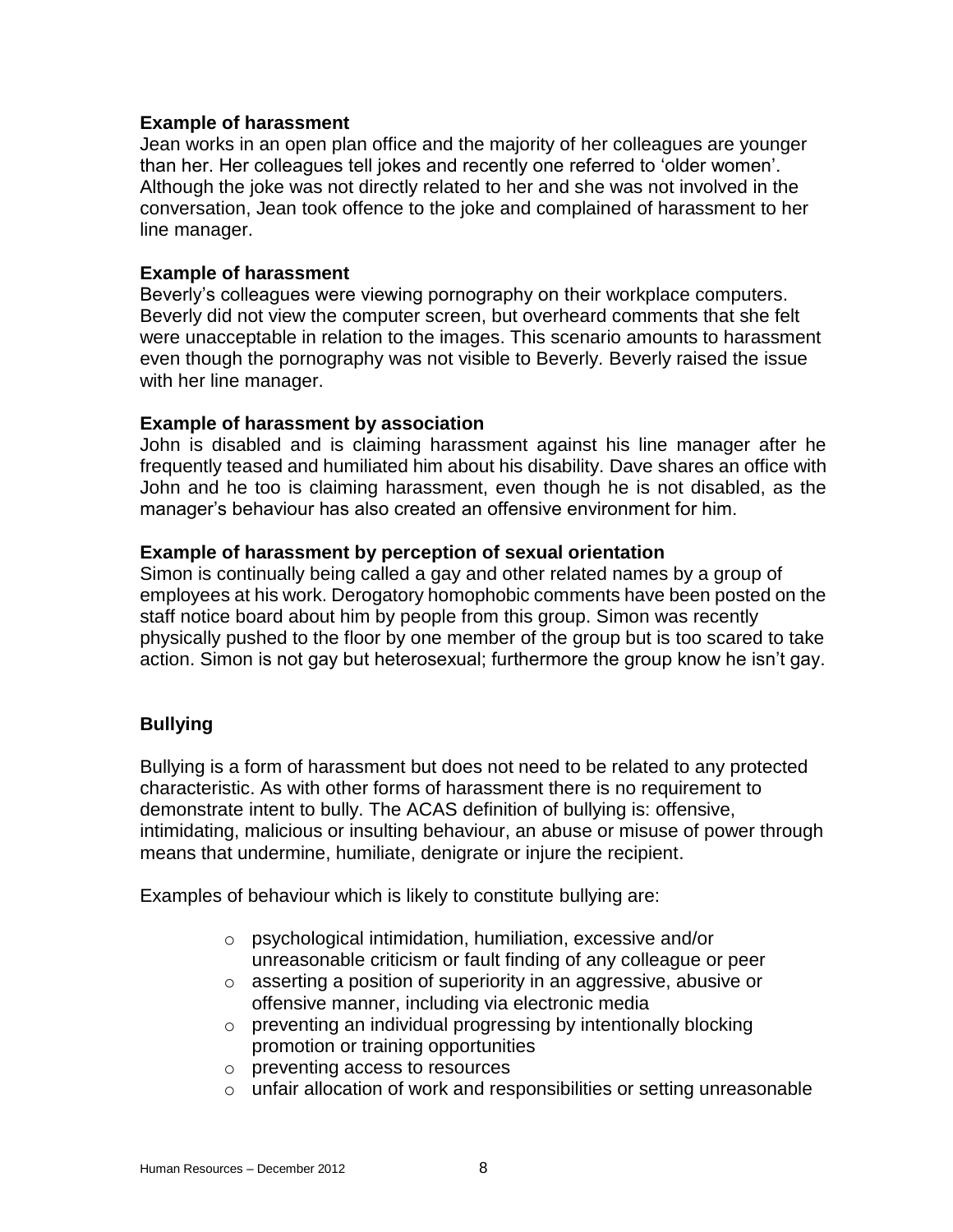goals or targets in work

- $\circ$  abuse of power or behaviour that causes fear or distress for others
- o acting unreasonably by failing and refusing to listen, reflect and take appropriate account of the position or needs of other people
- o withholding work by refusing to delegate appropriately, punishing competent people by removing their responsibilities, unreasonably limiting their access to facilities, treating people in an unprofessional manner, or refusing to follow agreed and fair procedures

The key criterion is that actions or comments are viewed as offensive and unacceptable by the recipient. The unreasonable behavior does not need to be directed at an employee for them to view it as offensive and make a complaint.

Bullying can be carried out face to face, in writing (including emails and social media) via telephone or visual images. The unreasonable behavior can occur away from the workplace, for example social events, Christmas parties.

#### **Example of bullying**

Yusuf and Sarah work in the Finance department. Their manager, Peter, has taken on more work and seems to be finding the pressures hard to cope with. Yusuf works closely with Peter and appears to be bearing the brunt of this pressure. Sarah has frequently witnessed Peter shouting at Yusuf and is afraid that Peter's aggressive behaviour is making Yusuf ill. Sarah advises Yusuf to report the issue to Peter's line manager if he is not comfortable approaching Peter himself.

#### **Examples of anti-gay bullying or harassment include:**

- **•** making homophobic insults and threats
- **•** making unnecessary and degrading references to an individual's sexual orientation
- **•** engaging in banter or making jokes which are degrading to a person's sexual orientation or perceived sexual orientation
- outing an individual as LGB without their permission
- **•** ignoring or excluding a colleague from activities because they are LGB
- **•** spreading rumours or gossip about an individual's sexual orientation
- **•** asking an LGB colleague intrusive questions about their private life
- **•** making assumptions and judgements about a colleague based on their sexual orientation
- **•** using religious belief to justify anti-gay bullying and harassment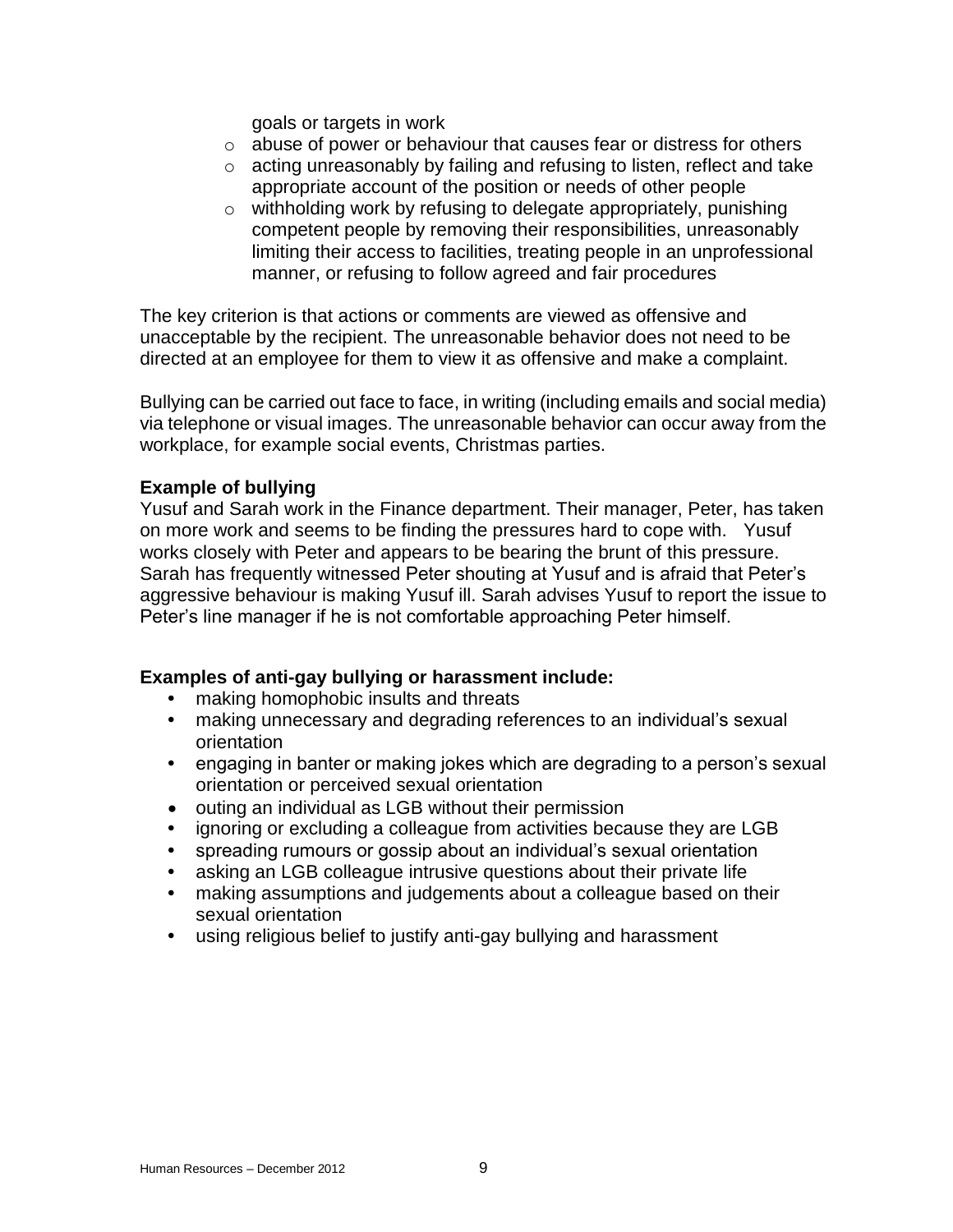### **Victimisation**

Victimisation is defined in the Equality Act as occurring when an employee is treated badly because they have made or supported a complaint or raised a grievance under the Equality Act; or because they are suspected of doing so.

Victimisation can be described as subjecting a member of staff to unfavourable treatment because in good faith they have:

- $\circ$  taken out court proceedings under the Equality Act, other similar legislation or they have indicated their intention to do so
- o given evidence or information in connection with the proceedings
- $\circ$  done any other thing for the purposes or in connection with the Equality Act
- $\circ$  participated in an investigation of a complaint, or participated in any disciplinary hearing arising from an investigation
- $\circ$  made an allegation that a person has harassed or unlawfully discriminated against them
- o made a relevant pay disclosure

The Equality Act provides protection against victimisation for all the protected characteristics.

The Protection from Harassment Act 1997 also makes harassment potentially a criminal offence and gives the harassed party the right to legal redress.

# **Harassment, bullying and victimisation by electronic methods**

The use of electronic communication is increasing, which potentially increases the likelihood of bullying, harassment and victimisation by electronic means.

Examples are:

- $\circ$  downloading, displaying or printing offensive material from an internet source in the presence of or for distribution to another person or group of people
- o using, displaying or saving offensive materials (e.g. screensavers, webpages, photographs etc) which are accessed, or viewed by another person or group
- $\circ$  sending or forwarding emails which contain content that could be perceived as bullying or harassing in nature; according to the definitions within this policy

The University's IT Acceptable Use Policy provides further guidance.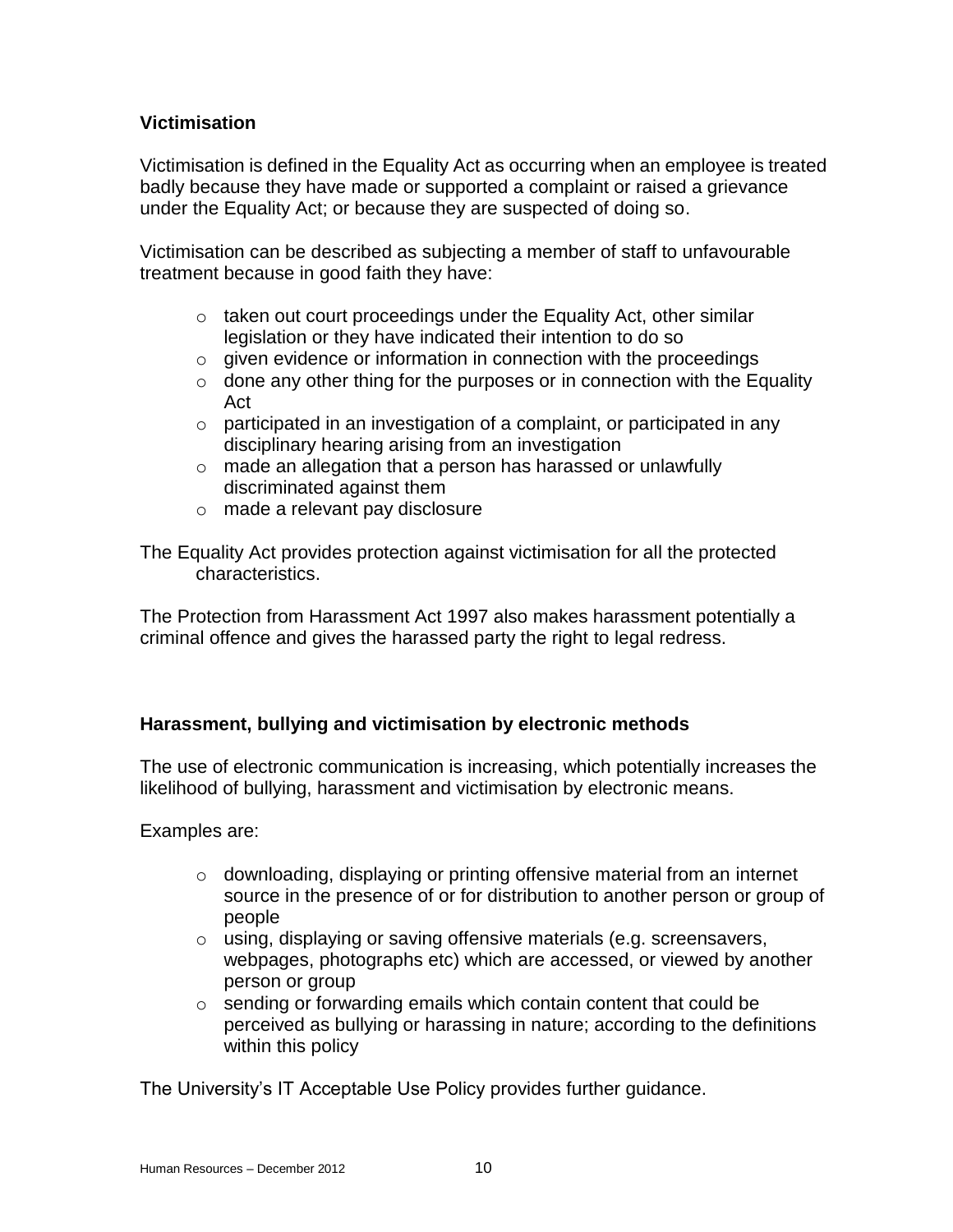#### **Harassment, bullying and victimisation by an external third party**

Staff who feel they have been harassed, bullied or victimised at work by an external third party who is not a member of the University (e.g. sub-contractor, client or customer) must report the incident to their line manager who will determine the most appropriate course of action. Action will vary dependent upon the nature of the complainant's role and their contact with the external party. The University may be liable for the harassment of employees by a third party if harassment has occurred on at least two occasions, the manager is aware that is has taken place and has not taken reasonable steps to prevent it from happening again.